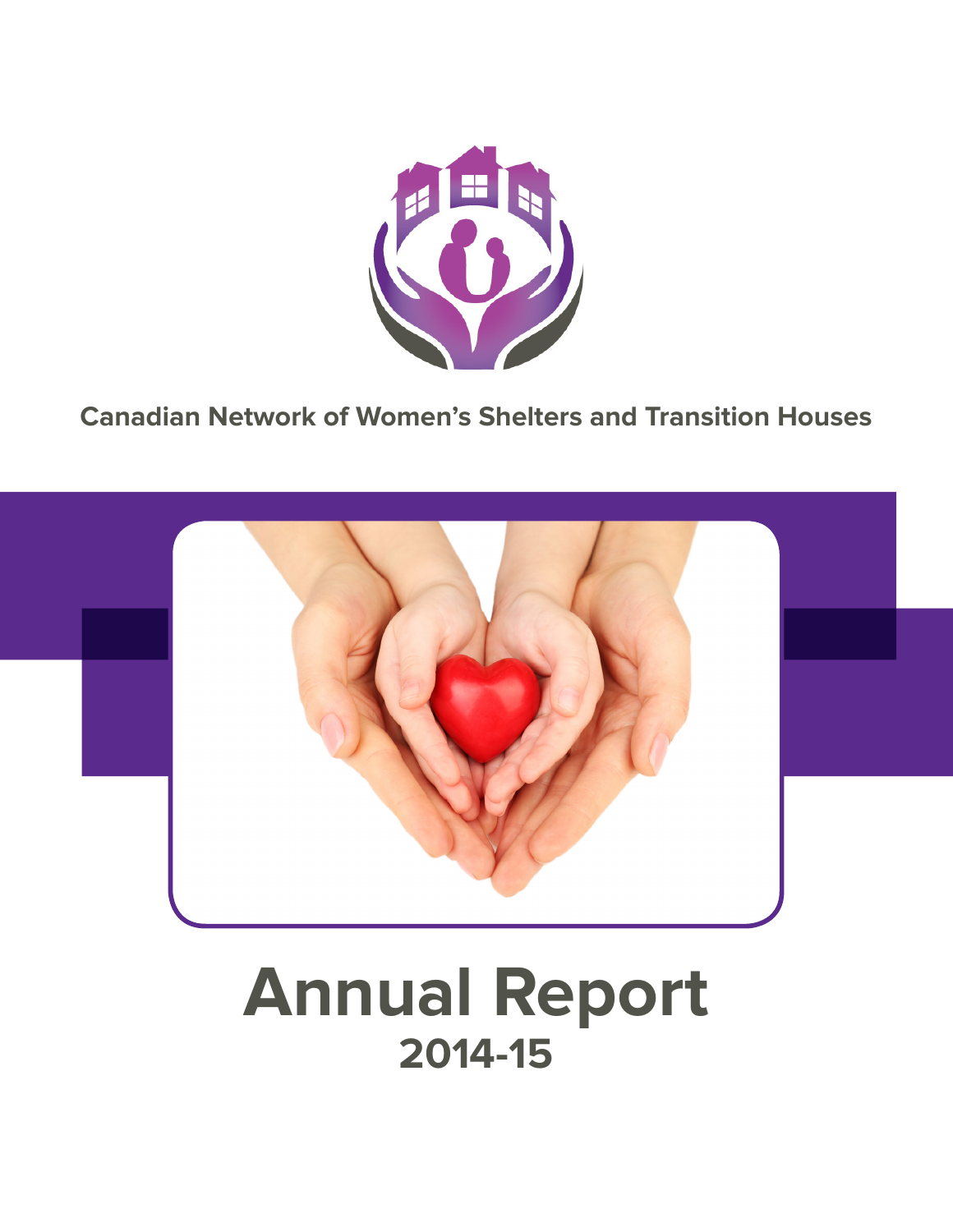# **WELCOME**

### **CANADIAN NETWORK OF WOMEN'S SHELTERS AND TRANSITION HOUSES**

We provide a strong unified voice on the issue of violence against women at the national level. Working with women's shelters and transition houses we provide leadership by collaborating, educating and innovating for systemic change that will lead to ending violence against women and children.

### **Our Beliefs**

- We believe that governments and societies are responsible for ensuring women's human rights.
- We believe that violence violates women's human rights and equality.
- We believe that the women's shelter movement plays a critical leadership role in the provincial/territorial, national and global effort to end violence against women and their children.

## **A Unified Voice**

We provide a strong, unified voice on the issue of violence against women. A unified voice means the issue of violence against women is on the agenda at the national level. It means the vital role of shelters and transition houses is understood and valued. It means hope to women experiencing violence everywhere. With our voice, we help increase awareness to ensure that policies, legislation and regulations are informed by the experiences and insights of our members.

## **A Space for Collaboration**

We create opportunities to exchange ideas, learn from one another and share resources. We connect knowledgeable and dedicated individuals from coast to coast to coast. Exciting new ideas are born, best practices are promoted and transferred and those who work in our challenging field feel more connected and more supported. All of this helps to ensure the women and children who turn to shelters and transition houses receive the most effective and compassionate support possible.

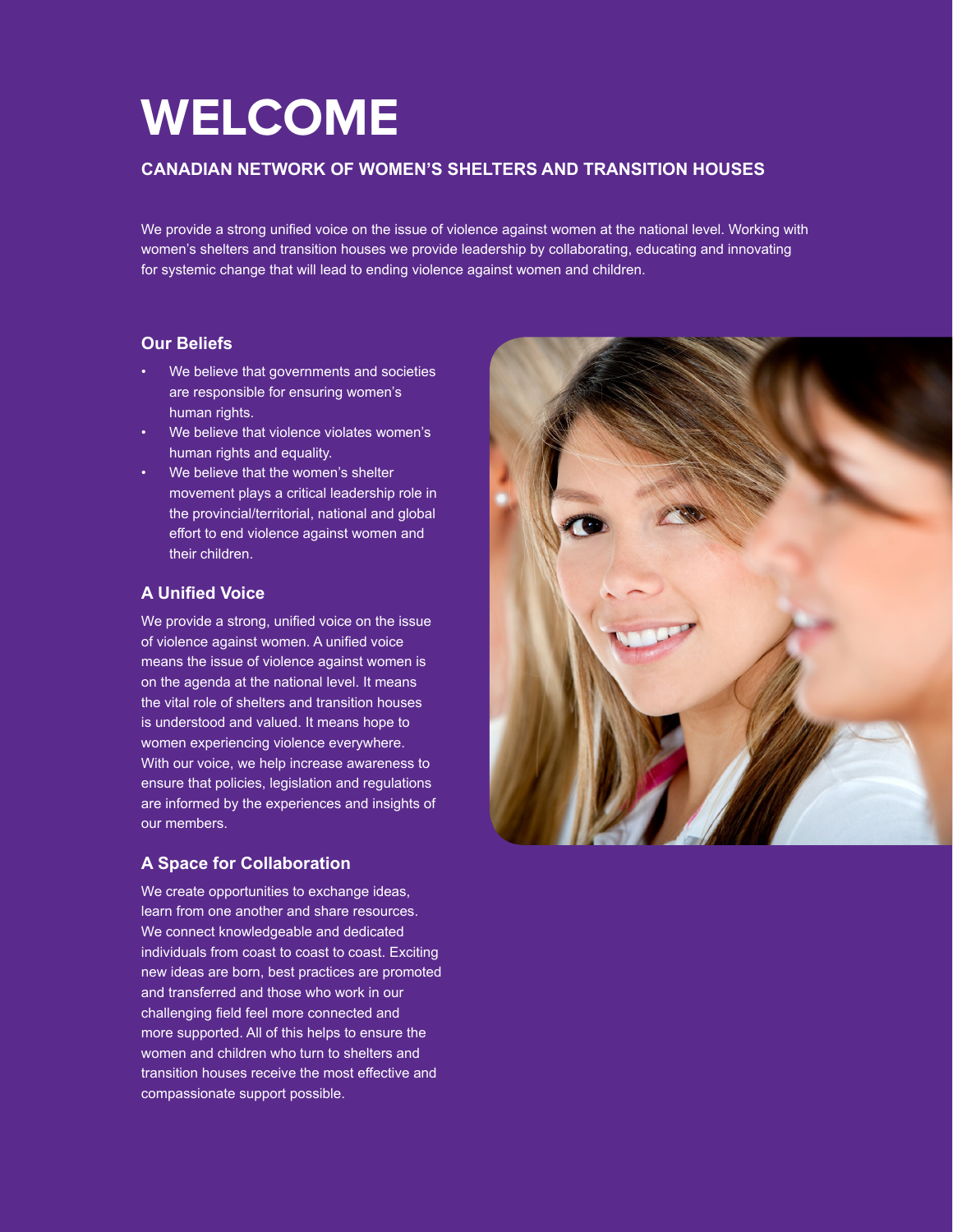# **COLLABORATION**

This has been an exciting second year for the Network. We have continued to expand and solidify our partnerships and to amplify the voices of shelters. As so many work tirelessly to bring an end to violence against women, collaboration is key. During this last year we brought together over 20 national and provincial organizations working in different areas of violence against women to envision what a national strategy on violence against women could look like. The outcome was a Blueprint for Canada's National Action Plan on Violence Against women. The Blueprint recognizes the need to address the full continuum of violence against women and the need for women in all regions of the country to have access to comparable levels of services and protection.

We have highlighted the role of shelters in addressing violence against women through the creation of sheltersafe.ca and the publication of Shelter Voices, our 2nd annual survey of shelters. This work is an integral part of the Network's goal to ensure that shelters and transitions houses along with their workers be recognized for their expertise.

Another objective of the Network is to provide opportunities for knowledge exchange between shelters. Our practice exchange project will make it easier for women's shelters to share, develop and implement successful shelter practices. With guidance from shelter workers, we are developing a set of tools to help shelters create shareable practice guides, along with a framework and a manual for reviewing, implementing and discussing these practices.

Sustaining our work by diversifying our sources of funding has been a priority. We are grateful to the unions and the Canadian Women's Foundation which have supported our work on the Blueprint. A special thank you to the RBC Foundation which believed in our vision of sheltersafe.ca, our online resource which facilitates the connection between women and the shelters in their communities. Thanks to Status of Women Canada for supporting our knowledge exchange project.

Working with our provincial and territorial members we will continue to work for both short and longer term change that will lead to better outcomes for women and their children and an eventual end to violence against women.

Lise Martin Executive Director

Manon Monastesse Co-Chair

Jan Reimer Co-Chair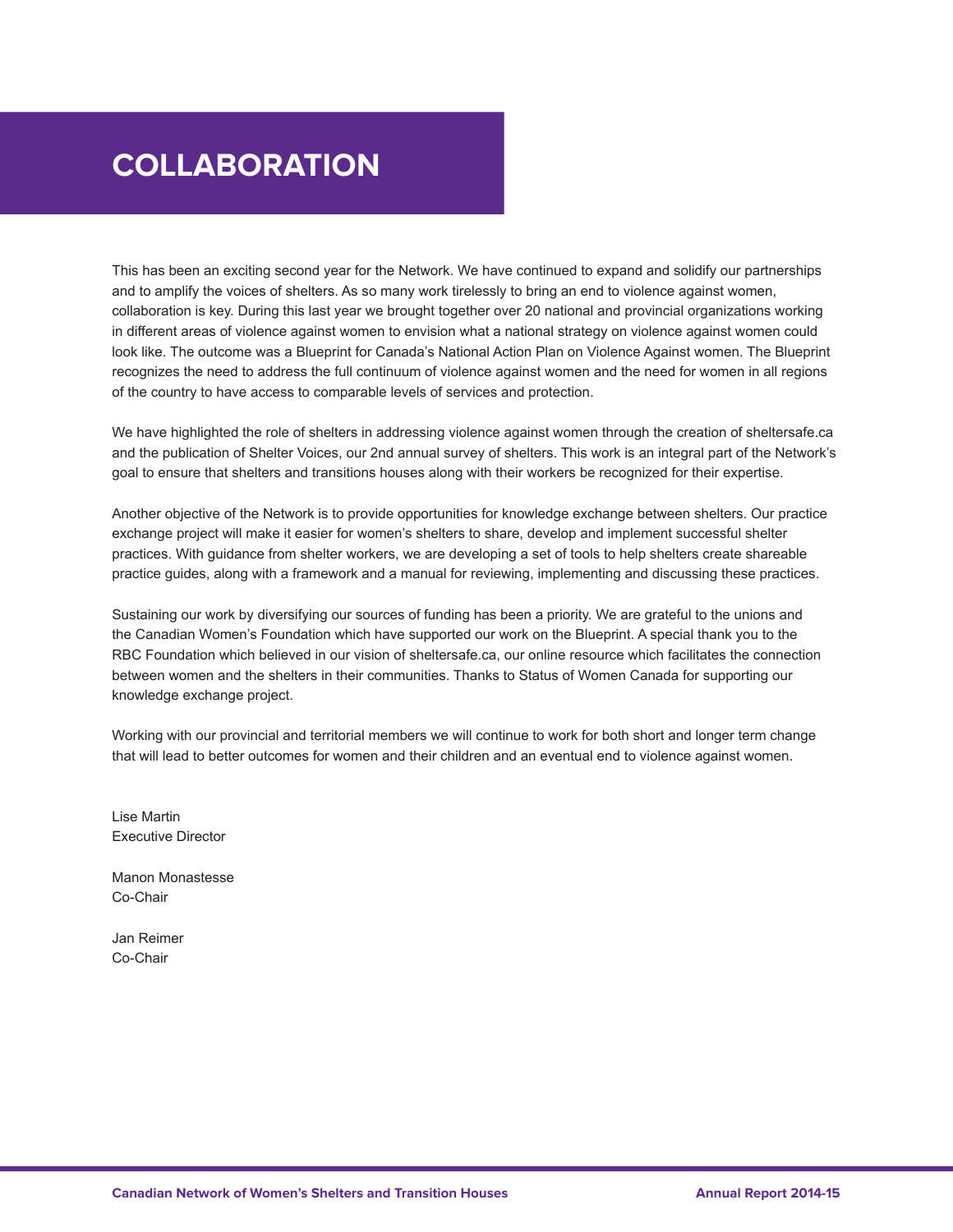# **WHO WE ARE**

#### **Board of Directors**

Jan Reimer (Co-chair) / Alberta Council of Women's Shelters Manon Monastesse (Co-chair) / Fédération des maisons d'hébergement pour femmes Diane Delaney (Secretary) / Provincial Association of Transition Houses and Services of Saskatchewan Lyda Fuller (Treasurer) / YWCA Yellowknife Caron Statham / Help and Hope for Families Society Deena Brock / Manitoba Association of Women's Shelters Ellen Ridgeway / PEI Family Violence Prevention Services Dan Meades / Transition House Association of Newfoundland and Labrador Leslie Lewis / BC Society of Transition Houses Louise Riendeau / Regroupement des maisons pour femmes victimes de violence conjugale Pamela Harrison / Transition House Association of Nova Scotia

#### **Staff**

Lise Martin / Executive Director Heather Stewart / Project Officer – Knowledge Management and Creation Patricia Hendrick / Part-time Financial Officer

#### **Volunteers**

Sara Hedges-Chou Yulanda Lui (Loran Intern / summer 2014)

# **ACKNOWLEDGEMENT OF SUPPORTERS**

| Canadian Labour Congress           | Justice Canada                                       |
|------------------------------------|------------------------------------------------------|
| Canadian Union of Postal Workers   | National Union of Public and General Employees       |
| Canadian Union of Public Employees | <b>Ontario English Catholic Teachers Association</b> |
| Canadian Women's Foundation        | <b>RBC Foundation</b>                                |
| Delaney Family Foundation          | Status of Women Canada                               |